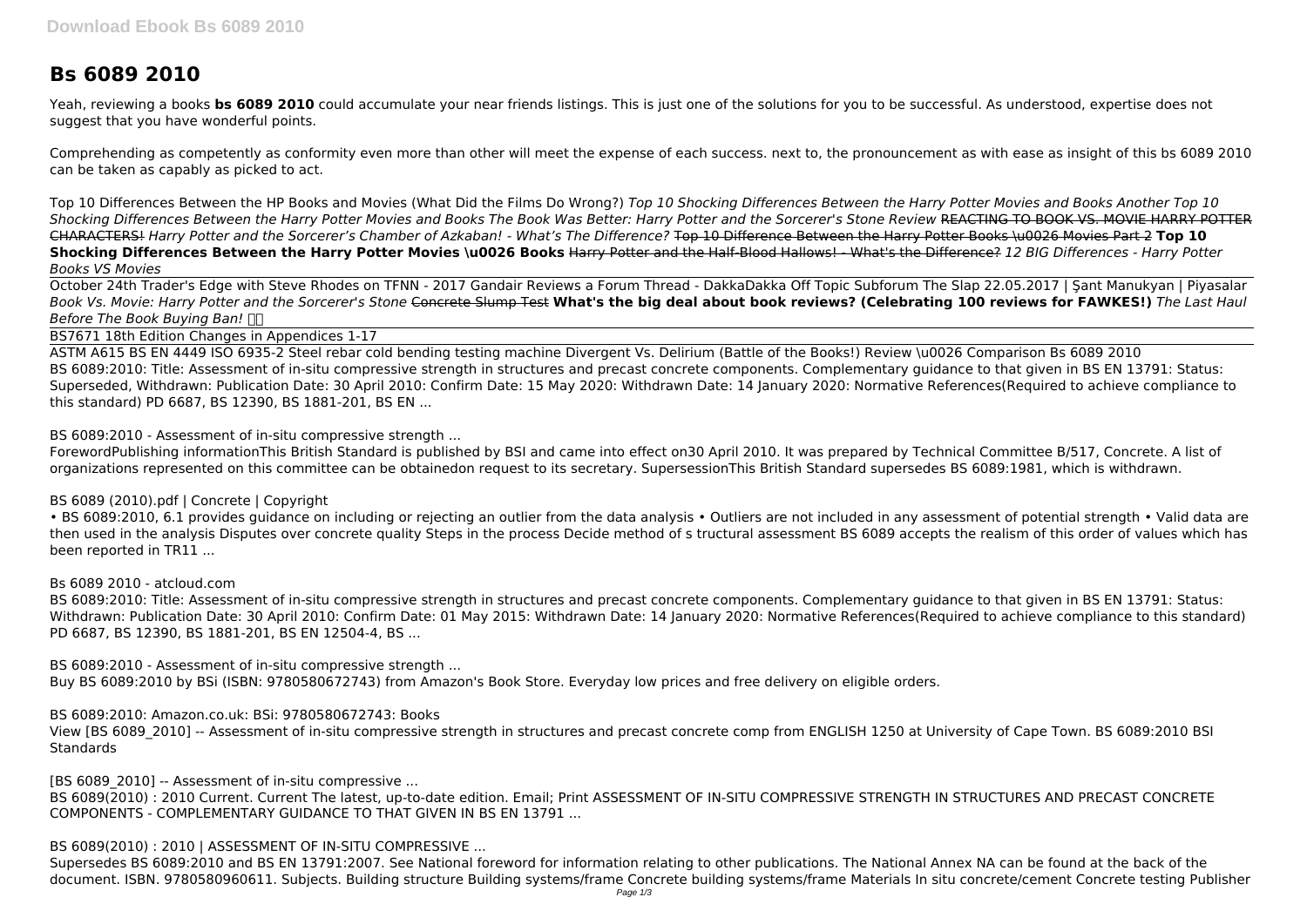History. With over 100 years of experience the ...

Assessment of in-situ compressive strength in structures ...

BS 6089:2010 Assessment of in-situ compressive strength in structures and precast concrete components. Complementary guidance to that given in BS EN 13791 This document has been re-assessed by the committee, and judged to still be up to date.

### BS 6089:2010 - Standards New Zealand

• BS 6089:2010. 6.1 provides quidance on including or rejecting an outlier from the data analysis • Outliers are not included in any assessment of potential strength • Valid data are then used in the analysis Disputes over concrete quality

BS 6089:2010, 'Assessment of in-situ compressive strength in structures and precast concrete components. Complementary guidance to that given in BS EN 13791′ Between them, they cover both direct (cores) and indirect (Rebound Hammer to measure surface hardness, Ultrasonic Pulse Velocity (UPV) of the concrete, Pull out strength) methods for assessing the in-situ compressive strength of ...

Concrete Strength Assessment | Sandberg

Steps in the process Decide method of s tructural assessment

BS 6089:2010 2007 Assessment of in-situ compressive strength in structures and precast components – Complementary guidance to that given in BS EN 13791 Acknowledgement : The Concrete Society Concrete Bookshop - Members receive 40% discount on Concrete Society publications

BS 6089 accepts the realism of this order of values which has been reported in TR11. Concrete complying with BS 5328 or BS 8110 is permitted to have moulded cube strengths down to 90% of the specified characteristic strength (c) so that estimated strengths of cores from concrete just in compliance could be  $0.9 \times 0.80 \times c = 0.72c$ .

### Concrete Society Technical Report 11

Superseded by BS EN 13791:2007 and BS 6089:2010. Publisher Information British Standards Institution. With over 100 years of experience the British Standards Institute is recognised as the UK's National standards body. Their committees work with the manufacturing and service industries, government, businesses and consumers to facilitate the production of British, European and International ...

BS 6089:1981 Guide to the assessment of concrete strength ...

Last publication: Click to see 2010/04 New verification will occur on: 2020/09/12. Entity: BSI Code: BS 6089 Subject: Concrete structures SEND US YOUR MASTER LIST for a quote to monitor and manage your standards and regulations or request a quote of the standard when the button BUY is available. Send master list. Other technical standards in Concrete structures. Technical Standard NF EN 13580 ...

Online Library Bs 6089 2010 compressive strength in structures and precast concrete components. Complementary guidance to that given in BS EN 13791. standard by BSI Group, 04/30/2010. View all product details BS 6089:2010 Assessment of in-situ compressive strength in ... BS 6089 Cropped - Free download as PDF File (.pdf) or read online for free. BS 6089. BS 6089. Search Search. Close ...

Bs 6089 2010 - infraredtraining.com.br BS 6089:2010 Assessment of in-situ compressive strength in structures and precast concrete components. Complementary guidance to that given in BS EN 13791 (British Standard)

BS 6089:2010 - Assessment of in-situ compressive strength ...

# UNDERSTRENGTH CONCRETE : DESIGN CONSIDERATIONS AND SERVICE ...

Supersedes BS 336:1989 ; BS 6089:2010 Assessment of in-situ compressive strength in structures and precast concrete components. Complementary guidance to that given in BS EN 13791 Supersedes BS 6089:1981 ; BS 6349-2:2010 Maritime works. Code of practice for the design of quay walls, jetties and dolphins Supersedes BS 6349-2:1988 ; BS 7291-1:2010 Thermoplastics pipe and fitting systems for hot ...

#### BRITISH STANDARDS

Where To Download Bs 6089 2010 Bs 6089 2010 Getting the books bs 6089 2010 now is not type of challenging means. You could not abandoned going similar to books deposit or library or borrowing from your friends to admission them. This is an categorically simple means to specifically get lead by on-line. This online declaration bs 6089 2010 can be one of the options to accompany you in the ...

# Bs 6089 2010 - antigo.proepi.org.br